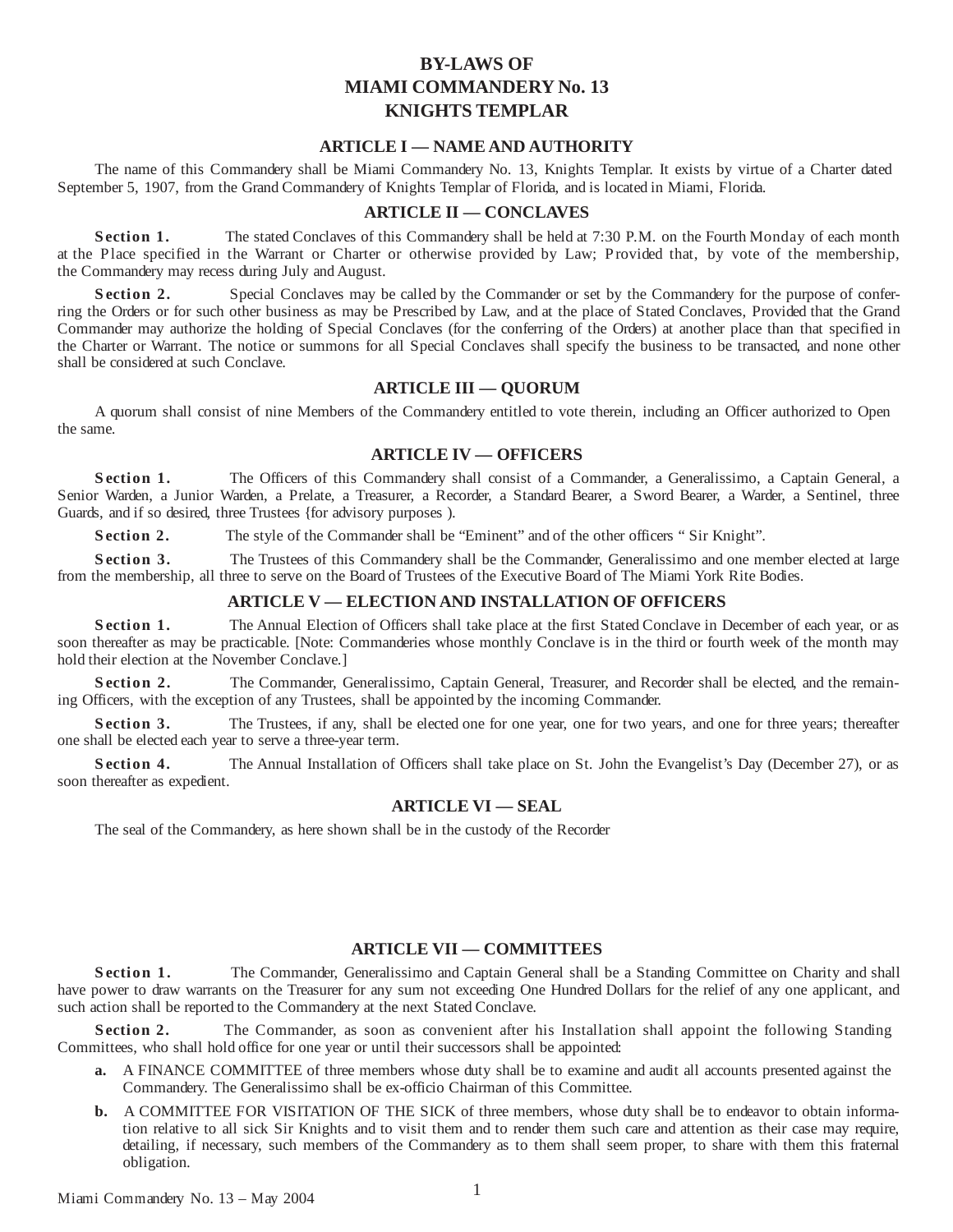- **c.** AN ENTERTAINMENT COMMITTEE of three members to provide suitable programs for social gatherings and to perform such duties as may be enjoined upon it by the Commandery from time to time for the entertainment of the members.
- **d.** A VIGILANCE COMMITTEE of three members, of which the Captain General shall be ex-officio Chairman.
- **e.** A COMMITTEE ON DELINQUENCY of five members of which the Eminent Commander and the Recorder shall be two, to inquire into, consider, and report to the Commandery its recommendations in reference to members of the Commandery subject to suspension for non-payment of dues.
- **f.** AN AUDITING COMMITTEE of three members (at the time of the Annual Election of Officers) to audit the books and accounts of the Treasurer and the Recorder at the close of the Templar Year and to make a report on the same at the time of the Installation of Officers or at the next following Conclave.
- **g.** A KNIGHT TEMPLAR EYE FOUNDATION FUND-RAISING CHAIRMAN whose duty shall be solely the raising of funds, within acceptable, prescribed guidelines, for the Knight Templar Eye Foundation and forwarding same to the State Chairman.

#### **ARTICLE VIII — DUTIES OF OFFICERS**

**Section 1.** It is the duty of the Commander, the Generalissimo and the Captain General to attend the Conclave of the Grand Commandery.

**Section 2.** It is the duty of the Commander to preside at each Conclave, and to see that the Officers and Members duly observe the Bylaws, Rules and Regulations of the Commandery, the Constitution, Laws, and Regulations of the Grand Commandery, and the Constitution, Statutes, and Rituals of the Grand Encampment.

**Section 3.** It is the duty of the Treasurer to receive from the Recorder all the moneys collected by him on account of the Commandery, giving an executed receipt therefor; to keep a correct account of the same and duly pay all orders drawn on him by the authority of the Commandery; to make regular entries both of receipts and disbursements, and to have his books and vouchers always ready for examination, when called upon for that purpose; to report to the Commandery the state of the funds at each Annual Conclave, and oftener if required, and to give such bond and in such amount as shall be directed by the Commandery.

**Section 4.** It is the duty of the Recorder to keep a regular list of the members; to record the transactions of the Commandery which are proper to be converted into writing; to receive all monies paid into the Commandery and promptly pay the same over to the Treasurer, receiving an executed receipt therefor; to give due notice when so directed, by advertising or otherwise, of the time of holding each Conclave; to make an annual report to the Commandery at the Annual Conclave of the state of the funds of the Commandery embracing an account of the receipts and expenditures, the dues unpaid and from whom due, for the preceding Year up to and including the Stated Conclave preceding the 31st of December, and oftener if required, and to perform such other duties as may be required of him by the Constitution, Laws and Regulations of the Grand Commandery or this Commandery.

**Section 5.** It is the duty of the Sentinel to keep the Asylum or rooms pertaining to it in good order, and to make every necessary preparation for the Conclaves of the Commandery; to be careful not to admit any person, unless he be in good standing in this or some other Commandery, or without consent of his Presiding Officer. (A paid-up card for the preceding year will be considered evidence of good standing); to serve all summons immediately upon receiving the same from the Recorder, according to the directions thereon, and to obey the orders and instructions of the Eminent Commander in relation to the Commandery and its interests.

**Section 6.** It is the duty of the Trustees to advise the Commandery regarding the safe and prudent disposition preservation, and investment of its assets, both real and personal, and draw to the attention of the Commandery such matters as may affect its fiscal well-being.

# **ARTICLE IX — VACANCIES IN OFFICE**

**Section 1.** Vacancies in elective offices can occur only by death, resignation, Demit, removal after installation beyond the Jurisdiction of the Grand Commandery, promotion to fill a vacancy, suspension or expulsion.

**Section 2.** In case of a vacancy in the office of Commander the Generalissimo shall succeed to the office and be installed. In the case of a vacancy in the office of Generalissimo the Captain General shall succeed to the office and be installed. In case of a vacancy in the office of Captain General the office shall be vacant and the Grand Commander shall issue a dispensation for an election to fill the vacancy, and any other that may occur in consequence thereof. In case of a vacancy in all three of the above offices a Dispensation may be issued for a Special Election to fill the vacancies and any other which may result therefrom, pending which the ranking Past Commander able to serve shall act as Commander. The Grand Commander may issue a Dispensation to fill any vacancy.

# **ARTICLE X — PETITIONS**

**Section 1.** Petitions for the Orders shall be on Forms of the Grand Commandery, and must be submitted for investigation by Committee.

**Section 2.** A rejected Petitioner for the Orders, if still residing within the Jurisdiction of this Commandery, may again petition after the expiration of Six Months, but this Commandery shall not receive the Petition of a Petitioner who has been rejected by another Commandery until the elapse of three years except upon Waiver of Jurisdiction by such other Commandery.

**S ection 3.** A Petition may be withdrawn at any time before ballot.

**Section 4.** An unfavorable report from the Committee does not dispense with the necessity of a ballot.

**Section 5.** Every Member present when a ballot on a Petition is opened is required to vote unless excused by the Commander or Commandery before the ballot has commenced.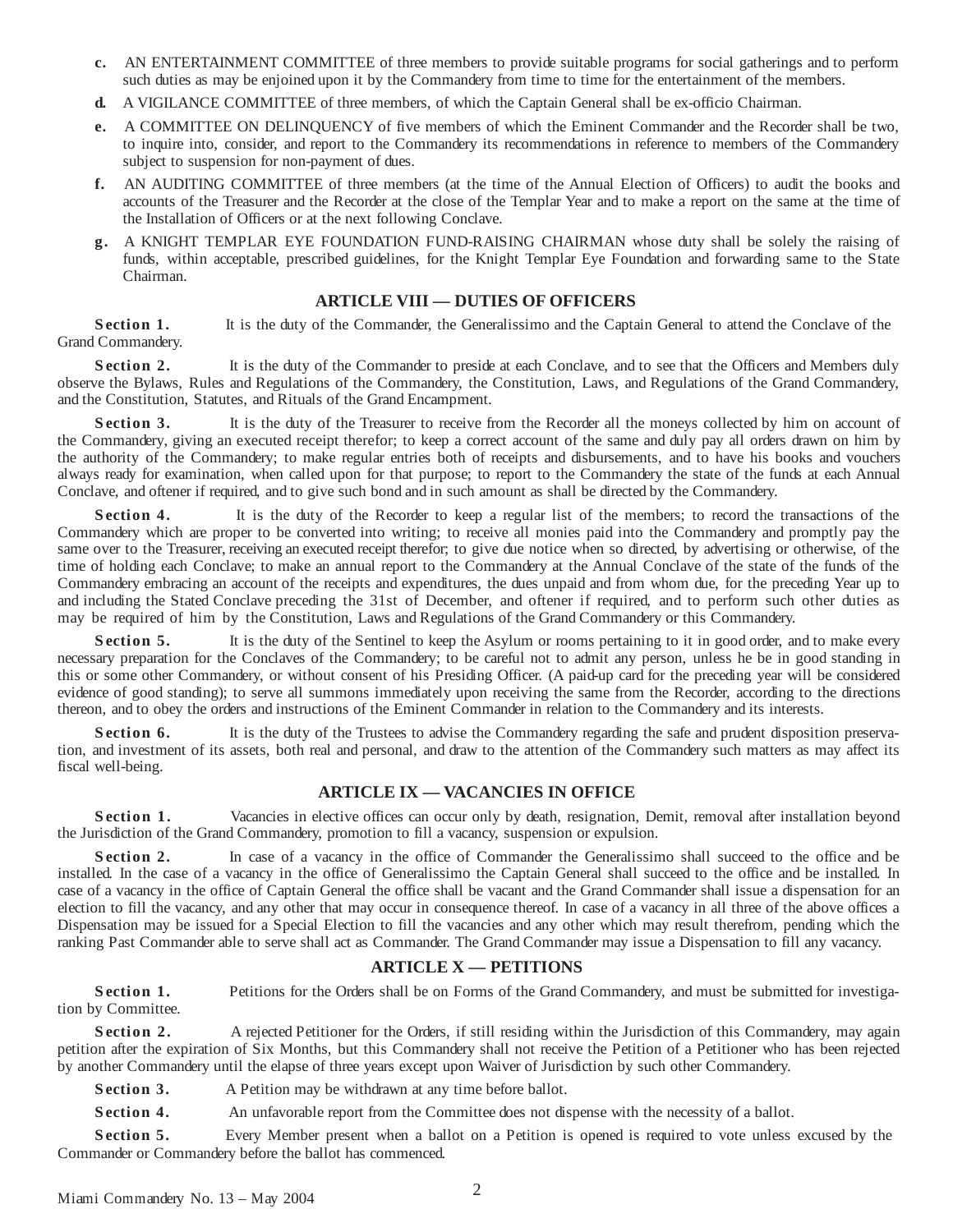**Section 6.** The ballot upon a Petition for the Orders or for Membership must be secret and unanimous. The reason for casting a blackball cannot be disclosed or inquired into.

**Section 7.** The Commander may (if only one negative ballot is cast) order one re-ballot before the result of a ballot has been announced and before any Member of the Commandery has left the Asylum.

# **ARTICLE XI — FEES AND DUES**

**Section 1.** The fees for conferring the Orders shall be Eighty (\$80.00) Dollars, and must accompany the petition.

**Section 2.** For membership by demit from another Commandery, a fee of Five (\$5.00) must accompany the demit. If such petition is approved by ballot of the Commandery, a dues card shall be issued the petitioner for the current year.

**Section 3.** The annual dues of this Commandery shall be Fifteen (\$15.00) dollars, plus assessments levied by the Commandery, plus such sums as the Grand Commandery shall from time to time prescribe, plus the per capita sum as the Grand Encampment Knights Templar of the U.S.A. may prescribe, payable in advance at the beginning of each Commandery Year, viz ; January 1st of each year.

#### **ARTICLE XII — FAILURE TO APPEAR FOR ORDERS**

**Section 1.** Failure of a Candidate to present himself for the Orders within Twelve Months after receiving notice of his election voids the election; provided, however, that, for satisfactory reasons shown, the Commandery may retain the fee accompanying the petition, and provided that said Candidate may again Petition and upon his election will be given credit for the fees previously paid.

**Section 2.** One constituted a Companion of the Order of the Red Cross who fails to appear to receive the remaining Orders within One Year after having received the Order of the Red Cross shall not be entitled to receive such remaining Orders unless by a favorable, secret, and unanimous ballot of the Commandery.

#### **ARTICLE XIII — SUSPENSION FOR NON-PAYMENT OF DUES**

**Section 1.** It shall be the duty of this Commandery, before determining and ordering Suspension of any of its Members for non-payment of dues, to proceed in accordance with the provisions set forth in the Grand Commandery Constitution, Laws and Regulations.

**Section 2.** A Member suspended solely for non-payment of dues may be restored to membership on written application therefor and a majority vote at a Stated Conclave and payment of the arrearses, together with the current year's dues; provided that the arrearses may be remitted in whole or in part at the discretion of the Commandery.

#### **ARTICLE XIV — DEMITS**

A Demit shall be granted to a Sir Knight upon application in writing at a Stated Conclave without vote; provided that said Sir Knight is not in arrears for dues, has turned in all Commandery equipment (uniform, sword, chapeau, sword, etc.) issued on a loan basis, or is not under charges. The Demit shall date from the time it is granted by the Commandery.

# **ARTICLE XV — EMERITUS MEMBERS**

**Section 1.** This Commandery may recommend to the Grand Commandery the name of any Member it may desire to create an Emeritus Member, Pursuant to provisions of the Grand Commandery Constitution, Laws, and Regulations.

**Section 2.** The Commandery may, by a majority vote, take any such Member from the Emeritus list when he is able to pay his dues. Special notice shall be given immediately to the Grand Commandery of such action.

#### **ARTICLE XVI — LIFE AND PERPETUAL MEMBERSHIP**

**S ection 1.** This Commandery may only create Life Members from those who retain Affiliation in Lodge, Chapter R.A.M. and Council R.&S.M., pursuant to the Grand Commandery Constitution, Laws, and Regulations. This Commandery elects to participate in the Perpetual Membership Plan established by the Grand Commandery.

**Section 2.** Past Rank and Honors. At the discretion of the Presiding Officer, this Commandery shall extend such honors and privileges to Past Grand Officers and Distinguished Sir Knights of this and other Grand Jurisdictions as custom and circumstances may require or permit.

**Section 3. Dual Membership.** Any member of a Constituent Commandery in another Grand Jurisdiction recognized by the Grand Commandery of Florida which permits Dual Membership may apply for, and be elected to membership in this Commandery.

**Section 4. Plural Membership.** Any member of a Constituent Commandery in this Grand Jurisdiction may apply for, and be elected to, membership in this Commandery. Provided, however, that such member may not hold office in more than one Commandery at the same time.

**Section 5. <b>Termination.** Involuntary termination of a Dual or Plural Member's membership in any Constituent Commandery will automatically terminate his membership in this Commandery.

# **ARTICLE XVII — NO APPEALS**

**S ection 1.** No appeals shall lie to the Commandery from a decision of the Commander.

**Section 2.** When the Commander's decision involves the construction or effect of the Constitution, Statutes, or